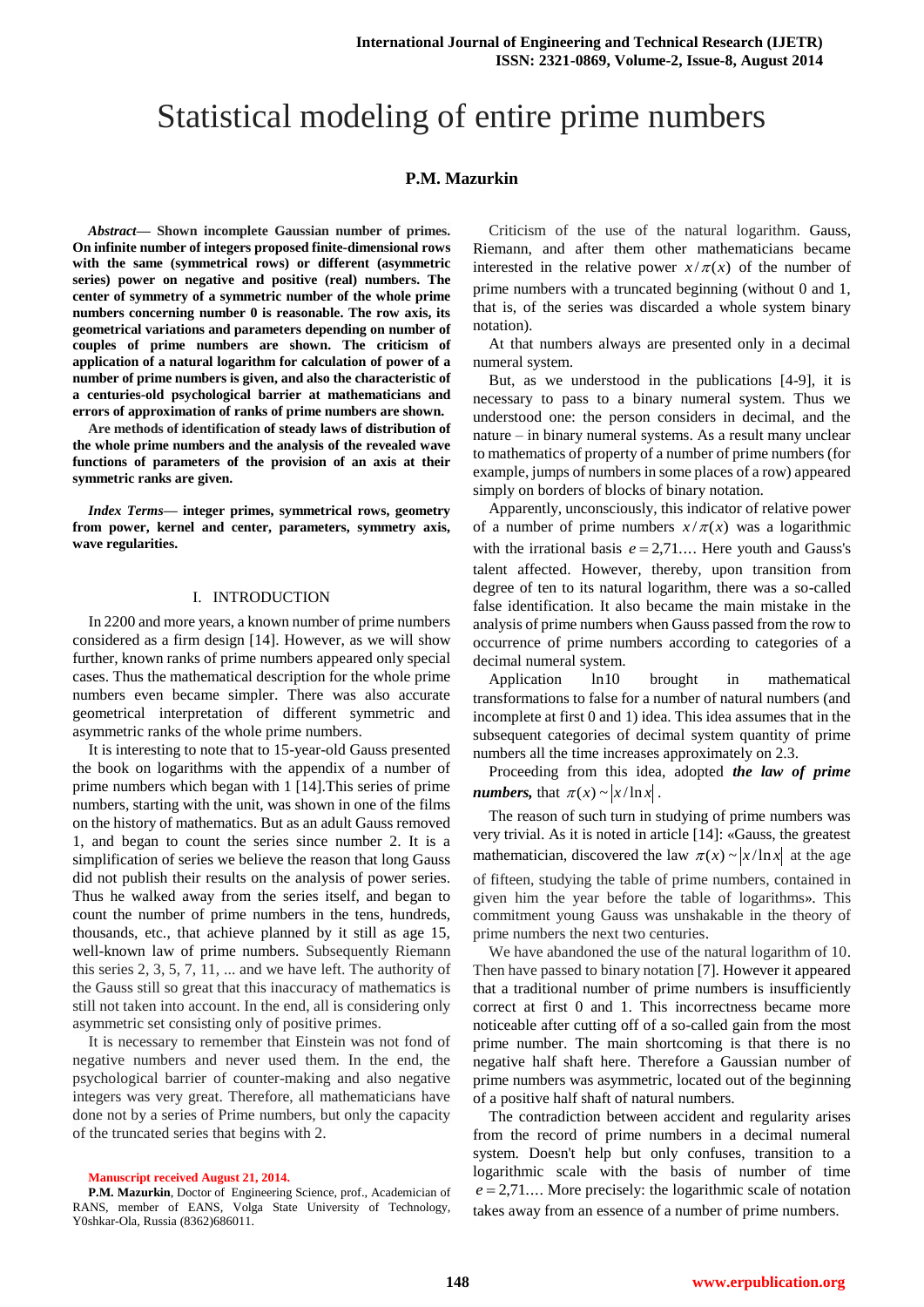#### II. STRONG PSYCHOLOGICAL BARRIER

Gauss and its number of prime numbers long prevailed and over our thinking. But the first attempts of overcoming of a psychological barrier appeared already in [4].

Experience of inventive activity in equipment and technology, and also application in physical and mathematical researches of the strong theorem of Gödel about incompleteness, allowed to receive the first result which is stated in this article.

A number of prime numbers studied since Euclid without 0 and 1 we called a *traditional row*  $a(n) = \{2, 3, 5, 7, 11.13.17,...\}$  with order (serial number)  $n = \{1,2,3,...\}$ , which was considered by Gauss, Riemann and many others. But it appeared that serial number doesn't make essential substantial sense. Most important a dissonance or compliance between ranks  $a(n) = \{2,3,5,7,11.13.17,...\}$  and natural numbers  $N = \{0, 1, 2, 3, 4, 5, 6, ...\}$ .

Their detailed factorial and statistical analysis in the program environment CurveExpert [12] showed that there *complete series of prime numbers*   $P = \{0, 1, 2, 3, 5, 7, 11, 13, 17, ...\}$  on a positive half shaft of system of the Cartesian coordinates [5], equipotent to a number  $N = \{0,1,2,3,4,5,6,...\}$  of natural numbers. The complete series is displayed on two unequal parts: 1) finite-dimensional number of *critical prime numbers*  $P = \{0,1,2\}$ ; 2) *noncritical prime numbers*  $P = \{3,5,7,11,13,17,...\}$  in the form of an infinite-series. It shares in a different way also on: 1) elements of system of binary notation 0, 1; 2) traditional row  $a(n) = \{2,3,5,7,...\}$ .

Among the whole prime numbers these structures remain. The confidence of new scientific results after transformation of prime numbers in binary codes allowed to approach to consideration of the main question of the new theory - physical sense of growth of relative power of a number of prime numbers [5].

#### III. BRIEFLY ABOUT IDENTIFICATION METHODOLOGY

Basic and well-defined view of the theory of prime numbers are positive integers in area  $(0; \infty)$ .

If the number  $j$  of natural numbers also be taken as a number of natural numbers  $N = \{0,1,2,3,4,5,6,...\}$ , that any natural number will be determined by the expression  $N_{i+1} = N_i + 1$ .

The increase in natural numbers is always equal to one. Then we notice that any rank distribution is sequence any measured or otherwise obtained quantitative data on decrease or increase certain physical (the term in a general sense) ordinates as displays of any real phenomenon or process along abscissa axis.

Moreover, the abscissa axis is always becoming a full range of natural numbers.

In a general sense any ordinate concerning number *n* separate fragments or completely belongs to a number of natural numbers. But in this case violated the order members primes regarding the adopted order *j* .

As a result the nonlinear order  $n \neq j$  on a positive half shaft of the abscissa, not coinciding with is established by ordinate.

## IV. ABOUT NUMERICAL SYSTEMS

For the hierarchy between sets of numbers known expression [2, 11]:

$$
\mathbb{P} \subset \mathbb{N} \subset \mathbb{Z} \subset \mathbb{Q} \subset \mathbb{R} \subset \mathbb{C}. \qquad (1)
$$

The first two systems (prime and natural numbers) in our case are built in third (integers). Earlier [5] we lowered a type of integers of  $Z$ , because of rejection of negative numbers, even in *a complete series of positive prime numbers*   $P = \{0, 1, 2, 3, 5, 7, 11, 13, 17, ...\}$ . Therefore in the statistical analysis [4, 5] from prime numbers  $P \subset N$  in [5] there was a jump to the real (real) numbers according to the scheme  $P \subset N \subset R \subset C$ .

Moreover, the patterns are identified without regard to complex numbers *С* , but necessarily irrational numbers type  $e = 2.71...$  (number of time) and  $\pi = 3.14...$  (number of spaces). In software environment CurveExpert accepted [10] 18 decimal places. It allows to compare regularities of a complete series of prime numbers to other fundamental physical constants [6].

Complicating the theory from [5], we accept from the scheme on a formula  $(1)$  and integers  $Z$ .

Then for the whole prime numbers the hierarchy (1) is given to the look scheme

$$
P_N(P \subset N) \subset Z \subset Q \subset R \subset C. \tag{2}
$$

In the beginning there is a group  $P_N \leftarrow \pm (P \subset N)$ , and then  $\text{jump } P_{\text{N}} \subset Z \subset R$ .

Thus *rational numbers* from a set *Q* appear automatically, in the form of the actual (real) numbers  $R$ , for example 0,5 … or 1/2 at the proof of a hypothesis of Riemann [5, 8].

V. INITIAL PREREQUISITES OF THE WHOLE PRIME NUMBERS

Natural numbers  $N = \{1, 2, 3, \dots, \infty\}$ , received at the natural account, from the basic become a supportive application. Then a known number of the *prime numbers* (PN) has an appearance  $P = \{1, 2, 3, 5, 7, 11, 13, 17, \ldots, \infty\}$ . Thus we refuse a Gaussian number of a look  $2, 3, 5, 7, 11, \ldots$ .

In these systems N and P finite-dimensional traditional ranks will register as sequence  $P_N = [1,2,3,5,7,11,13,17,...]$ .

It is known that association of natural numbers with zero and negative numbers gives system of *integers* of a look  $Z = \{-\infty, \ldots, -2, -1, 0, 1, 2, \ldots, \infty\}.$ 

Then number 0 becomes the center for a symmetric number of the whole prime numbers. Thus on abscissa axis the uniform scale is formed  $Z =$ [...,-2,-1,0,1,2,...], always from the beginning of coordinates  $z = 0$ .

Then finite-dimensional symmetric ranks of prime numbers will written  $P_Z = [-P_N, 0, P_N]$ .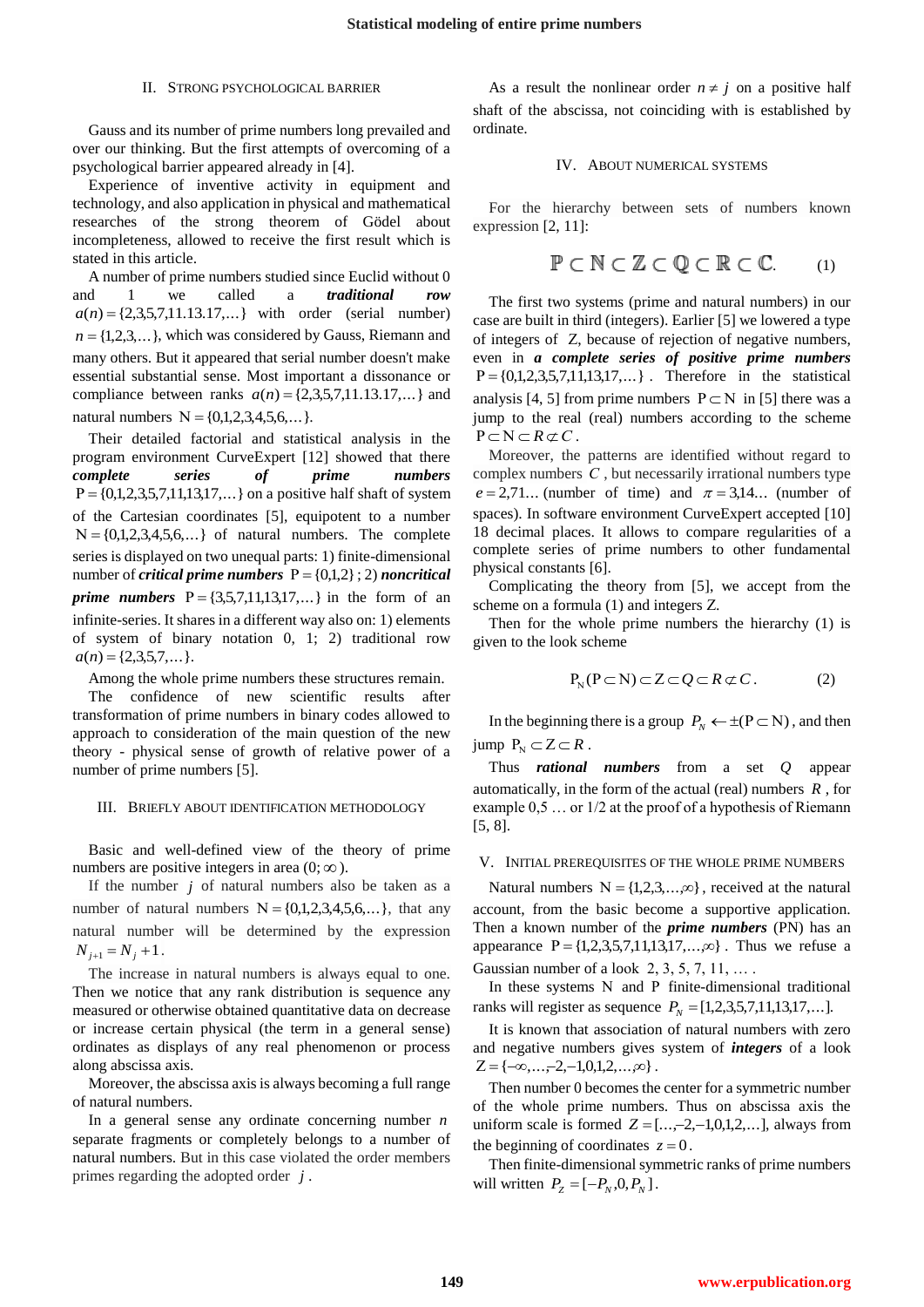## **International Journal of Engineering and Technical Research (IJETR) ISSN: 2321-0869, Volume-2, Issue-8, August 2014**

As a result *couples of prime numbers* identical on values, but with different signs are formed.

*Power of a number* of the whole prime numbers will be equal  $2n+1$ , where  $n$  - order of couples and also number of members of a known number  $P_N = [1,2,3,5,7,11,13,17,...]$  of prime numbers , which was known to Gauss.

In the *whole prime numbers* (WPN) this order changes on a scale  $Z = \left[ \dots, -2, -1, 0, 1, 2, \dots \right]$  and therefore for search of regularity of distribution the structural formula is fair

$$
P_{Z} = f(Z) \tag{3}
$$

Function  $f$  is identified in the beginning on a design of one-factorial regularity [10].

## VI. INCOMPLETENESS OF A TRADITIONAL NUMBER OF PRIME NUMBERS

In the course of work on new system from the whole prime numbers we adhered to *Gödel's strong theorem of incompleteness:* "The logical completeness (or incompleteness) of any system of axioms can not be proved within the system. To prove or disprove require additional axiom (system gain)." This theorem is the basis of our technical and scientific and technical creativity.

Incompleteness of a traditional row and, respectively, known on a positive half shaft of natural numbers of the *law of distribution of prime numbers* consists in the following:

1) in order  $n = 1,2,3,...$  not considered zero (the truncated natural number sequence);

2) the traditional number of primes  $a(n) = 2,3,5,7,...$  not consider zero and one, that is binary;

3) the assumption that "the ratio of x to  $\pi(x)$  the transition from a given power of ten to follow all the time increases by about 2,3" is logically and mathematically clearly incorrect;

4) the statement that  $\pi(x) \sim |x/\ln x|$ , offered in 1856 by

Gauss, transfers prime numbers from a decimal numeral system to a numeral system with the basis  $e = 2,71828...$ 

5) power of prime numbers  $\pi(x)$  in an incomplete number of natural numbers *x* on orders it is accepted in decimal arithmetics, and  $x/\ln x$  relation - in system of natural logarithms.

Adhering to ideas of known French mathematicians Polya and Hadamard about *mathematical inventions*, we decided to go beyond the known law of Gauss on prime numbers, and also Riemann's transformations in complex numbers, understanding that at equivalence of prime numbers to natural numbers will be mathematical transformations in real numbers enough. Then Chebyshev, without accepting complex numbers, it was right [5].

This conclusion remains and for symmetric ranks of the whole prime numbers.

Further we will consider symmetric ranks of the whole prime numbers.

# VII. PROPERTIES PN AND WPN

Prime numbers within natural numbers are known since the time of Euclid and therefore the history of studying of their properties totals more than 2200.

Thus, the prime number is the natural number  $N = \{0,1,2,3,4,5,6,...\}$  having two natural dividers: unit and itself [14]. In the complete series of natural and prime numbers, we use all the numbers, including 0 as the first number. In this second requirement about simplicity, i.e. division by itself, is redundant, since all integers divisible by themselves. Therefore in the most correct definition of a prime number there is the only rigid requirement – division only on unit. It removes also mathematical problem of the uncertain relation in the form of division of zero into zero.

The reason for non-inclusion in the list of zero primes in the brochure, donated by 15-year-old Gauss, is to ignore the mathematicians in Europe digit 0 as such.

Up to the XIX century in Europe didn't know number 0, and in the middle ages its even mathematicians simply didn't recognize many. Therefore it isn't surprising that figure 0 wasn't included in a row prime numbers. And that is why 1 has been excluded from a number of Gauss prime numbers? We didn't find about this fact of historical data from the biography of the great mathematician though it was known also to Gauss from the brochure presented to it that all numeral systems are based on unit and a number of prime numbers to it also began with unit.

PN properties automatically pass and to WPN. Addition is creation round zero couples of PN with signs  $\pm$ . Then power at finite-dimensional ranks of PN and WPN coincide on symbolical designation of couples *n* with different signs. Number 0 (further examples will show its special function or as a certain *point of singularity*) doesn't get to recalculation. Therefore it is impossible to extrapolate mathematical regularities of a number of PN or WPN on zero on a scale of abscissa: there is an uncertainty.

#### VIII. FINITE-DIMENSIONAL NUMBER WPN

We will review an example of a final number of WPN (table 1). This example was made in the computational capabilities of the software environment CurveExpert [12].

Table 1. **A finite-dimensional number of the whole prime numbers at the power**  $n = 16500$  (fragment)

| $\frac{1}{2}$ at the power $\frac{1}{2}$ is $\frac{1}{2}$ is $\frac{1}{2}$ of $\frac{1}{2}$ in $\frac{1}{2}$ |           |                    |                |            |         |
|--------------------------------------------------------------------------------------------------------------|-----------|--------------------|----------------|------------|---------|
| Left edge                                                                                                    |           | Center of symmetry |                | Right edge |         |
| Z                                                                                                            | $P_{Z}$   | Ζ                  | $P_{Z}$        | Z          | $P_{Z}$ |
| $-16500$                                                                                                     | $-182057$ | $-3$               | $-3$           | .          | .       |
| $-16499$                                                                                                     | $-182047$ | $-2$               | $-2$           | 16495      | 182011  |
| $-16498$                                                                                                     | $-18$ 041 | -1                 | -1             | 16496      | 182027  |
| $-16497$                                                                                                     | $-182029$ |                    |                | 16497      | 182029  |
| $-16496$                                                                                                     | $-182027$ |                    |                | 16498      | 182041  |
| $-16495$                                                                                                     | $-182011$ | 2                  | $\overline{c}$ | 16499      | 182047  |
| .                                                                                                            | .         | 3                  | 3              | 16500      | 182057  |

In a series of prime numbers absolute power  $n$  shows the total number of nonzero members, and in the number WPN number of couples of whole prime numbers. Power of WPN will be equal 2*n* .

At total number  $2n + 1$  in table 1 example together with zero is  $2 \times 16500 + 1 = 33001$  whole prime numbers. Any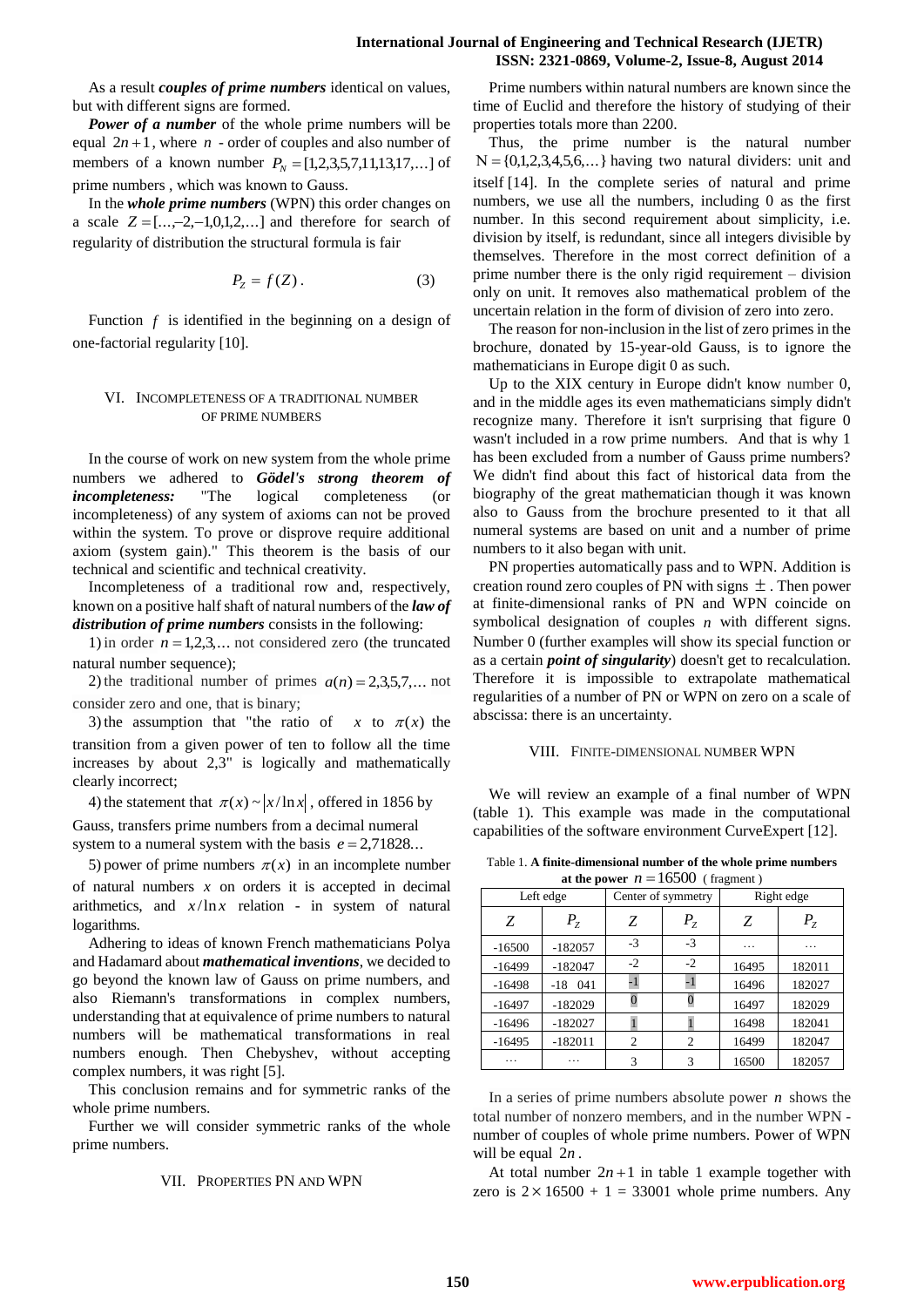more isn't located in memory of the program CurveExpert environment.

The beginning of coordinates accurately is defined in a point ( $Z = 0$ ,  $P_Z = 0$ ). This is - *the point of singularity*, because under the existing definition of a prime number (property division by itself) is the division of a prime number to itself, i.e., 0/0.

Thus division only on 1 turns this point into zero.

The center of symmetry is defined by seven whole prime numbers. Thus to the left the half shaft 0, -1, -2 and -3 …, and to the right - a half shaft  $0, 1, 2$  and  $3 \ldots$  goes.

Signs give as we believe, an *arrow of time* of Stephen Hawking from left to right and, apparently, at the same time define a chirality of biological objects (in [5] us compliance of a number sequence of Fibonacci to a complete series of positive prime numbers was proved).

We will notice also that by results of researches [5] members 0, 1 and 2 treat in a complete series *critical prime numbers*. They didn't allow mathematics more 2200 to find the distribution law in a traditional number of PN 2, 3, 5, 7, 11, …. But Gauss one critical number 1 nevertheless cleaned, however number 2, apparently, didn't dare to exclude. In a film on the history of mathematics is one of the famous mathematicians stated that his favorite number is 2, since it is the only even number in the series of prime numbers. But now we can say that in a series of even numbers 0, 1, 2, 3, 5, ... even two - zero and deuce. And the scale of integers such even numbers even three: -2, 0, 2.

A noncritical number of prime numbers begins with number 3 [5] and it allows to reveal high-adequate mathematical regularities.

The sign doesn't change essence of numbers but only correlates them to different "worlds" (negative and positive) therefore it is symmetric on the left half shaft  $0,-1,-2,-3, \ldots$ - $\infty$  also critical prime numbers 0,-1,-2 and-3 settle down at the left. Therefore a noncritical negative row  $-P_z$  begins with number-3.

Advancing contents of the subsequent articles and sections of this article, we will note that the physical analog of the *horizon of events* is on border of the sphere -1, 0, +1 from within (in the table 1 *kernel of the center of symmetry* is allocated), that is under a condition  $\pm P_z \rightarrow 1$ . And **the** *rational number* 1/2, or the valid root of dzeta-function of Riemann (on Riemann's known hypothesis or Gilbert's 8th problem) is a cross-cutting.

This root appears when transfer prime numbers from a decimal numeral system in binary system [5], and *Riemann's critical line* accurately is defined at shift relatively by each other of two series of the whole prime numbers.

The geometry and patterns at different ranks of positive prime numbers were shown in [5].

#### IX. CENTER OF SYMMETRY OF A ROW WPN

. In figure 1 the center schedule from seven points is shown. The schedule was received in the program CurveExpert-1.40 [10] environment and it is unambiguously identified by simple function

$$
P_z = Z, \ Z = -3, -2, -1, 0, 1, 2, 3 \tag{4}
$$



The same proportionality is observed at the power of couples whole prime numbers  $n = 1 \vee 2 \vee 3$  or the total number of members of a number of WPN  $2n+1=3,5,7$ . Thus, in the symmetry center prime numbers (their quantities also prime numbers) coincide with values of elements of a scale of integers.

This center of symmetry is invariable at any power of a number of WPN, including and a condition  $n \to \infty$  at Cantor understanding of types of infinity, and it is a peculiar start of change of disproportion. Start happens from the proportionality coefficient, equal 1, and proceeds indefinitely.

In a spherical *cover of the center of symmetry* (1 cover is in the table behind the allocated kernel) there are three fundamental constants (harmony and time number) – a gold and silver proportion, and also Napier's number.

Thus, from a point of singularity 0 there is difficult and while mathematically an unclear expansion to border of a kernel  $[-1, 0, +1]$ . Then in a spherical cover  $[-3, -2, ..., 2, 3]$ there is a jump of harmony [6] through number of time (table 2). As a result of WPN property unite achievements of physics and mathematics. The preliminary (working) hypothesis of association of four fundamental forces is given in [5, 6].

The gain of PN  $p_j$  or WPN  $p_z$  is formed when the second row moves on one position equal 1, and then we will receive formulas:

$$
p_j = P_j - P_{j+1}; \ p_Z = P_Z - P_{Z+1}.
$$
 (5)

Physically the gain of PN (table 2) is represented in the form of steps at Riemann's ladder when these steps are isolated from the most triangular case of a ladder.

| Table 2. <b>Increase PN</b> |                |  |
|-----------------------------|----------------|--|
| Prime number Increase PN    |                |  |
| P                           | $P_i$          |  |
|                             |                |  |
| 1                           |                |  |
| $\overline{c}$              |                |  |
| 2.41421                     | 1.35914        |  |
| 2.71828                     | 1.61873        |  |
|                             | $\overline{c}$ |  |
|                             | $\mathfrak{D}$ |  |

In detail types of a gain and its geometry are shown in the book [5]. Thus for a gain a number of prime numbers becomes abscissa axis.

We will enter the following fundamental physical constants:

- time number (Napier's number)  $e = 2,71828...$ ;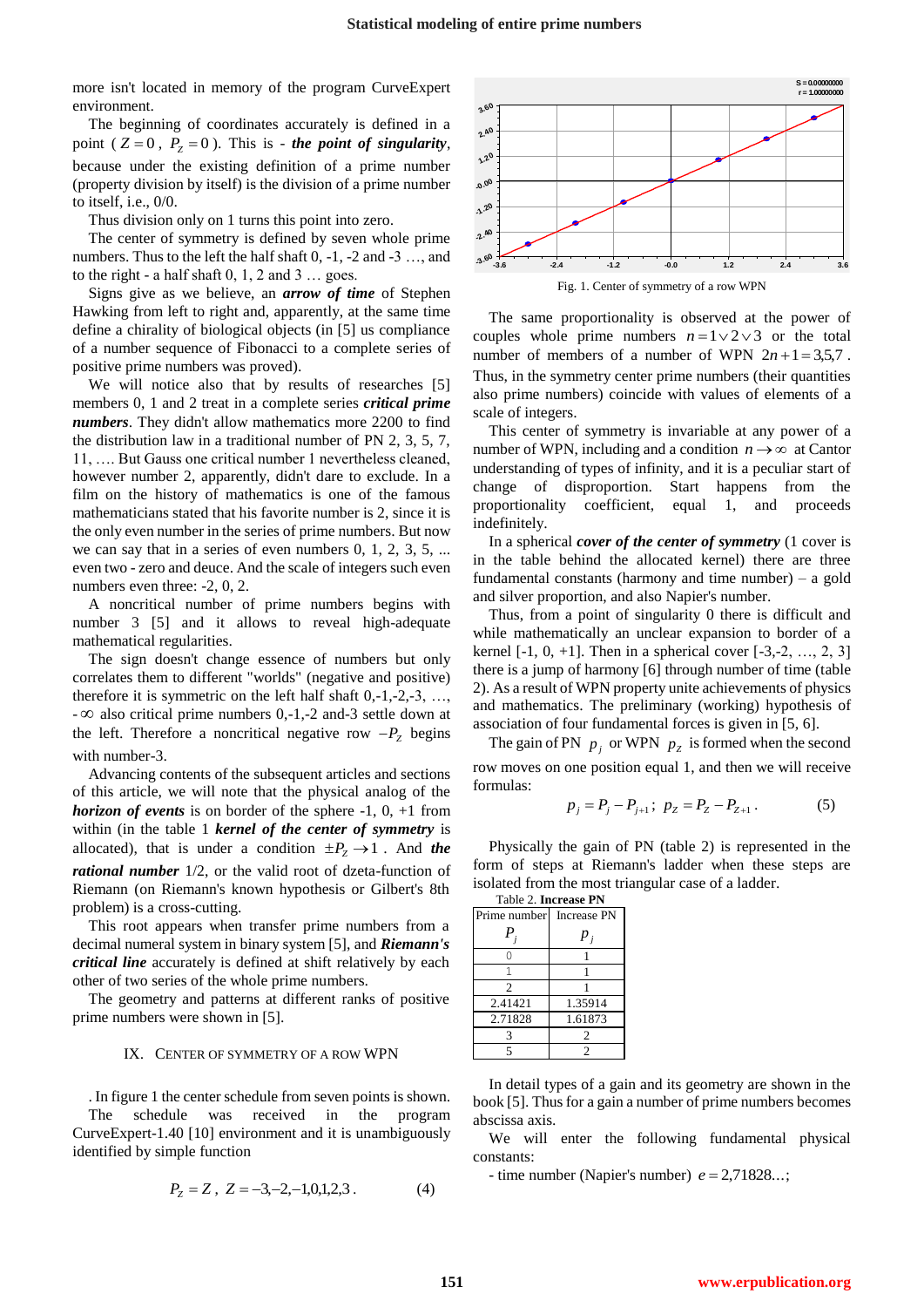number of harmony (golden ratio)  $\varphi = (1 + \sqrt{5})/2 = 1,61803...$ 

- number of harmony of beauty (silver section)  $1 + \sqrt{2} = 2,41421...;$ 

half of number of time (Napier's number)  $e/2 = 1,35914...$ 

After parametrical identification of the *law of achievement of a limit* or the known law of distribution of Weibull in the form of a formula

$$
y = y_{\text{max}} - a \exp(-bx^c)
$$
 (6)

was obtained (Fig. 2) binomial statistical regularity

$$
p_{j\text{min}} = 2 - 1,02402 \exp(-0,00025750 P_{0,1,2,3,5}^{8,39705}).(7)
$$

The same formulas in a general view are valid, at the accounting of the sign "minus" and repeated parametrical identification, and for a negative half shaft of a number of the whole prime numbers. Then harmony at any ranks of the whole prime numbers begins with  $\pm 3$ .



Fig. 2. Gain jump from 1 to 2 in a complete series positive prime numbers

This spasmodic transition gives anomaly in the mathematical equations of the law of distribution of prime numbers. Rejections of the schedule from points in figure 2 on a formula (7), as well as in other examples of modeling by identification of steady laws, occur because of the accuracy of acceptance of irrational number  $e = 2,71828...$  (only 18) signs in the mathematical CurveExpert-1.40 environment) and other fundamental physical constants. For an illustration in a formula (7) and others it is enough to specify values of parameters of model with 5 significant digits.

Due to the complexity of formalizing the core and the periphery of the centre of symmetry Gauss, followed by Riemann and other mathematicians, refused analysis alignments, and proceeded to recount them in decimal digits.

All went on the way of detection of the law of change of quantity at prime numbers in categories of a decimal numeral system. For this purpose passed into a numeral system with the basis of a natural logarithm, thus process of studying of prime numbers finally came to a standstill scientific progress in the theory of numbers.

It is a craze of linearization of obviously nonlinear ranks of statistical data. Therefore there was Gilbert's which hasn't been solved still 23rd problem when from Gauss's "easy" hand was created the mathematical statistics on the basis of the so-called normal law of distribution ….

A series of WPN easily overcomes mathematical obstacles of two jumps (from number 0 to 1 and then from number 2 to 3) that in process of growth of power of couples of prime numbers there is in the beginning a recession of adequacy of identification by [10] steady laws, and then the coefficient of correlation increases, coming nearer under a condition  $n \rightarrow \infty$  again to 1.

## X. PERIPHERY OF A SERIES WPN

In this article, we consider only one *series of integers prime numbers.* If a symmetry center is a group of seven simple integer numbers in a finite series  $P_{70} = [-3, -2, -1, 0, 1, 2, 3]$ , then the entire infinite series WPN contains two private infinite-dimensional sequences - left semi-row  $-P_{Z\leq 3}$  and right semi-row  $P_{Z\geq 3}$ .

The linearity of the basic law distribution of a series WPN any power geometrically interpreted as follows. The left and right private ranks of the whole prime numbers form a peculiar core of all design of distribution, passing special characteristics of the sphere -1, 0, +1 and spasmodic transition to harmony in a cover -3, -2,  $..., 2, 3$ . In a triad -1, 0,  $+1$  are while distinctive signs unknown to us. In a spherical cover  $[-3, -2, ..., 2, 3]$  there is a quantum leap from singularity for harmonious distribution from a prime number  $\pm 3$  in two noncritical rows  $\pm P_{N=3,5,7,11,...}$ .

# XI. POWER INFLUENCE COUPLE OF WPN

Schedules of ranks of WPN are given in figure 3 at the power of couple prime numbers of 10 and 10000.

On these ranks from figure 3 the private equations of the *law of prime numbers* were received:

- for a row WPN  $n = 10$  couple of prime numbers

$$
P_{Z10} = 1,98182Z \tag{8}
$$

- for a row WPN  $n = 100$  couple of prime numbers

$$
P_{Z100} = 4,87381Z ; \t\t(9)
$$

- for a row WPN  $n = 1000$  couple of prime numbers

- for a row WPN 
$$
P_{Z1000} = 7,53273Z ;
$$

$$
(10)
$$

 $n = 10000$  couple of prime numbers

$$
P_{Z10000} = 10,10516Z \t\t(11)
$$

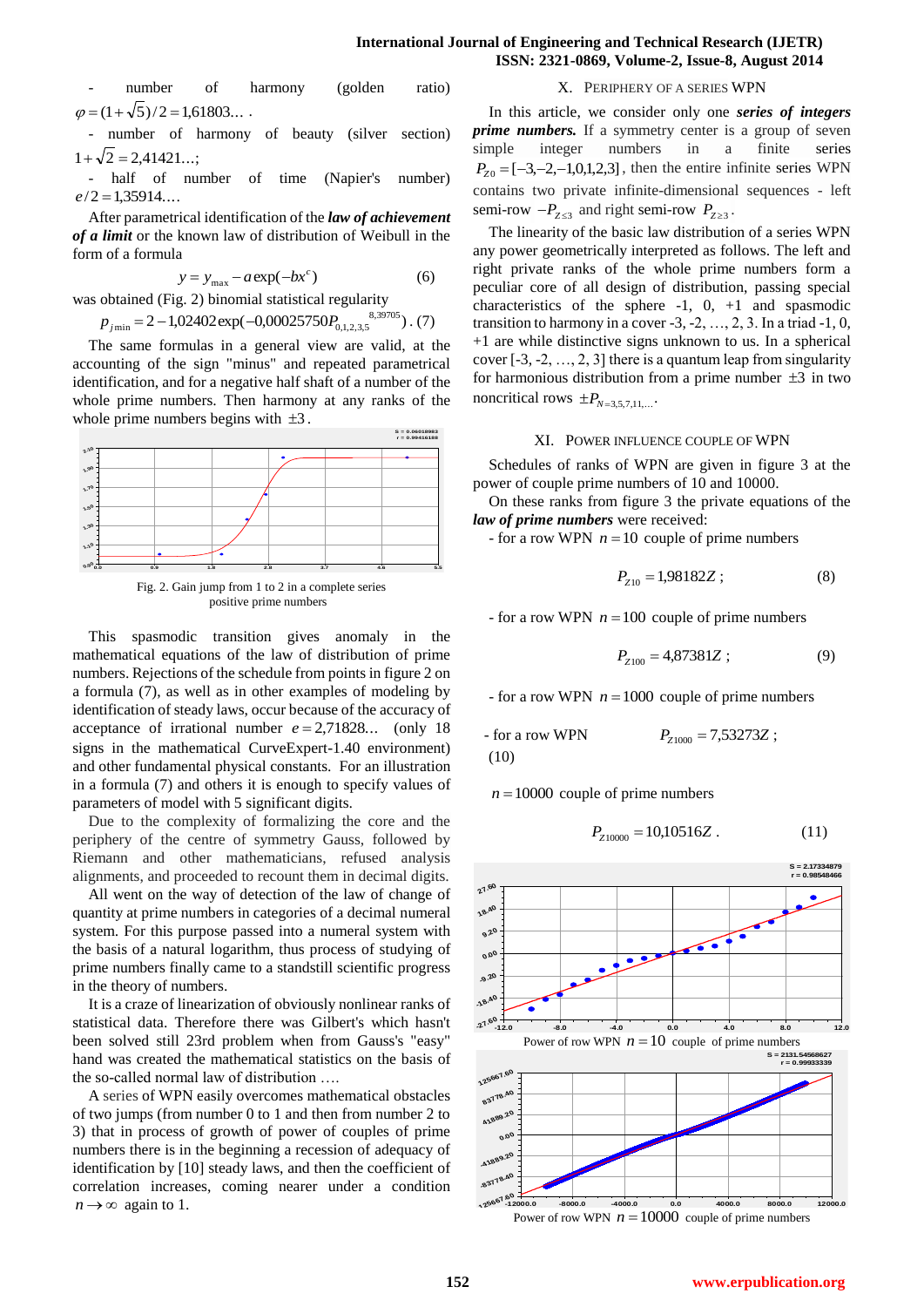Fig. 3. Schedules of finite-dimensional ranks of the whole prime numbers (in the right top corner:  $S$  - dispersion;  $r$  - correlation coefficient)

Adequacy of which were detected linear patterns is very high, in excess of the correlation coefficient (a measure of closeness of the connection, given automatically) over 0,999.

#### XII. FUNDAMENTAL LAW OF DISTRIBUTION OF WPN

On the basis of induction on a set of partial examples generally it is possible to submit the *law of distribution of WPN* in the form of mathematical expression

$$
P_Z = a(n)Z \,, \tag{12}
$$

where  $a(n)$  - *coefficient of an inclination of an axis of symmetry* of a series of power *n* couple WPN.

This basic parameter any series of WPN has a clear geometric meaning.

The relation of a prime number (ordinate) to the integer (abscissa) gives a tangent of *angle of an inclination*  $\alpha$  of an axis of symmetry at any number of WPN to abscissa axis *Z* on a formula

$$
tg\alpha = P_Z / Z = a(n). \tag{13}
$$

From expression (12) and graphics in figure 1 we notice that the lower bound of a tilt angle of an axis of symmetry becomes 45<sup>°</sup> or  $\alpha_{\min} = \pi/4$ . Under a condition  $n \to \infty$  will be also  $P_Z \rightarrow \infty$ , therefore  $\alpha_{\text{max}} = \pi/2$ . Then the interval of change of coefficient of an inclination at an axis of symmetry will be equal  $a(n) = \{1, \infty\}$ , and the interval of a tilt angle of an axis will change in limits  $\alpha = \{ \pi/4, \pi/2 \}$ .

#### XIII. LIMIT OF THE PROGRAM ENVIRONMENT ON THE POWER OF THE WPN

The program environment allows to contain only slightly more than 33000 values (lines) of basic data (Fig. 4).

After parametrical identification the formula was received



Fig. 4. Schedules of a finite-dimensional number of the whole prime numbers on a limit of memory of the program environment

In figure 4 schedules of a formula of an axis of symmetry of a row and the remains (an absolute error) at the whole prime numbers numbering 16500 couples are shown.

#### XIV. PHYSICAL INTERPRETATION

Point distribution of the remains (fig. 5) shows similarity to pair sleeves of spiral galaxies. But such comparison demands search of statistical regularities in concrete measurements of parameters from a set of galaxies. Such basic data are necessary to us.





Therefore [5, 6], prime numbers are functionally connected with complexes from fundamental physical constants and harmony numbers (a gold and silver proportion).

Any symmetric WPN on the remains from the fundamental law of distribution contains couple of opposite located sleeves.

This property opens ample mathematical opportunities of statistical modeling of a set of the measured parameters at concrete galaxies. Thus the ideal galaxy is created by a set of *prostons* with different turns in system of coordinates from the galaxy center.

Therefore on the basis of the theory of the whole prime numbers there is a practical possibility of identification of astronomical parameters of a galaxy and comparison with symmetric ranks of the whole prime numbers.

Further we will show methodology of identification of steady laws.

#### XV. IDENTIFICATION HEURISTIC

We selected the previous distinctive signs of WPN after performance of process of identification when received geometrically beautiful on a design private models from the fundamental law of an axis of symmetry of WPN with very high level of adequacy at correlation coefficient more than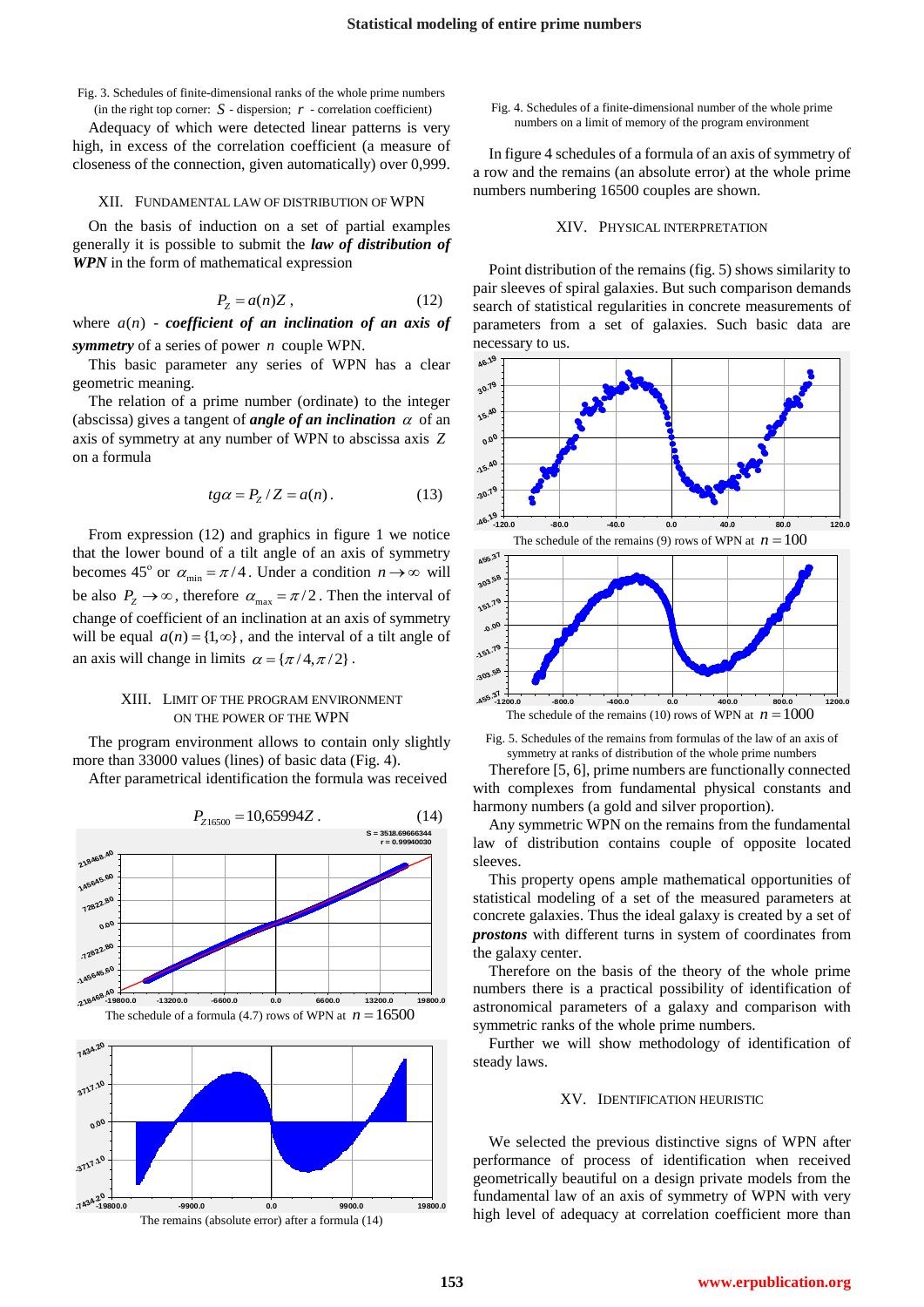0,999. Basic data of table 1 have no measurement errors. Therefore they are absolutely reliable, sound and reliable.

But we were initially sure of successful result as soon as the inspiration came and understood asymmetry of any number of positive prime numbers from our book [5]. Then when modeling from the existing *theory of approximation* there are two stages - a choice of a type of the equation (people) and search of values of its parameters (computer).

However we completely refused long ago from approximation and, respectively, at all we don't apply the statistics program from Excel, and developed *methodology of identification* [10]. In the new theory the first stage is excluded from the theory of approximation because steady laws are in advance set, and from them it is possible to create various mathematical constructs. Use in each case of statistical (probabilistic) modeling of this or that steady law (according to table 3 of their seven) demands heuristic judgment of the maintenance of a problem of modeling.

Thus, at heuristic level Gilbert's 23rd problem (development of methods of calculus of variations) while is insufficiently solved by us. But it is almost solved at structural and parametrical levels of the analysis and synthesis. The *variation of functions* is reduced to conscious selection of steady laws and designing on their basis of adequate steady regularities. Such confidence was reached by tens of thousands of examples of mathematical (statistical) modeling by identification.

In relation to wave indignations of oscillatory adaptation of considered system (finite-dimensional symmetric and asymmetric ranks of the whole prime numbers appeared statistically representative selections) in this article we will note only two new physical and mathematical features (structural and parametrical identifications).

## XVI. IDENTIFICATION STRUCTURAL

Descartes assumed existence of the one and only algebraic equation suitable as version of the decision for any types of the integrated equations. Hilbert dreamed of invariants from which as from bricks this universal equation will gather. Our universal invariants are given in table 3.

| Table 3. Mathematical constructs in the form |  |
|----------------------------------------------|--|
| of stable laws to build a statistical model  |  |

| of stable laws to build a statistical model                                                                                                                               |                                                                                                                                                                                                                                    |  |  |
|---------------------------------------------------------------------------------------------------------------------------------------------------------------------------|------------------------------------------------------------------------------------------------------------------------------------------------------------------------------------------------------------------------------------|--|--|
| Fragments without previous history<br>of the phenomenon or process                                                                                                        | Fragments from the prehistory<br>of the phenomenon or process                                                                                                                                                                      |  |  |
| $y = ax - law$ of linear growth or                                                                                                                                        | $y = a$ - the law does not impact                                                                                                                                                                                                  |  |  |
| decline (with a negative sign in front<br>of the right side of this formula)                                                                                              | adopted by the variable on the<br>indicator, which has a prehistory of<br>up period (interval) measurements                                                                                                                        |  |  |
| $y = ax^b$ - exponential growth law<br>(law of exponential death) $y = ax^{-b}$<br>is not stable because of the<br>appearance of infinity at zero<br>explanatory variable | $y = a \exp(\pm cx)$ - Law of Laplace<br>in mathematics (Zipf in biology,<br>Pareto in economics, Mandelbrot<br>in physics) exponential growth or<br>loss respect to which the Laplace<br>created a method of operator<br>calculus |  |  |
| $y = ax^b \exp(-cx)$ - biotech law (law<br>of life skills) in a simplified form                                                                                           | $y = a \exp(\pm cx^d)$ - law of<br>exponential growth or death<br>(P.M. Mazurkin)                                                                                                                                                  |  |  |
| $y = ax^b \exp(-cx^d)$ - <b>biotech law</b> , proposed by professor P.M. Mazurkin                                                                                         |                                                                                                                                                                                                                                    |  |  |

They are grouped in the principle "from simple to difficult". In fact, fragments and the biotechnical law are "Hilbert's bricks" for construction, during process of structural and parametrical identification, an additive design of required statistical model with trends and wavelets. Invariants of oscillatory indignations in the form of asymmetric wavelet-signals also include constructs from table 3 as amplitude (half) and a half-cycle.

In table 3 the most meeting invariants (fragments) are shown. At them ahead can be located operational constants «+» or «-». Six stable distribution laws are special cases of biotech law, shown at the bottom of table 3. In the title of the law the word «biotechnical» means that we adhere to the ideas of V.I. Vernadsky about the space of the functions of life. This is proved [5] by the fact that the Fibonacci series is a kind of «relative» of a number of positive primes. If you know the background of the formation of heuristic numeric field (table model), it is quite possible semantic decoding each wavelet signal whose wavelet (wave function) in its design contains certain mathematical invariants from table 3.

All known laws of distribution are particular cases of the biotech law that is shown in detail in the tutorial.

For example, the law of Gauss of so-called normal distribution will register from the law exponential (on the basis with time number) death according to table 3 with addition with the fourth parameter of model in the form of a formula

$$
y = a \exp(-c(x-e)^{d=2}), e = \bar{x}.
$$
 (15)

Stable laws and the laws based on them make the selection equation for identification on statistical data (numeric fields) is quite meaningful, and therefore probabilistic modeling is only at random search software environment CurveExpert type values in the desired model. Therefore, identification of the theory first stage (selection of random structure of the equation) is excluded and only the second stage - the random identification of the model parameters.

Identification of the structure of the model is carried out by treating the initial data as follows:

- first identify deterministic nonlinear patterns;

- then add to these trend patterns vibration disturbances.

# XVII. PARAMETRIC IDENTIFICATION

It was performed in a software environment CurveExpert-1.40 and *information identification technology* used by students (future bachelors and masters), as well as graduate and doctoral students.

On the methodology through examples structuralparametric identification is shown in detail in the book [5].

Selecting the desired model of the structure, which is an algebraic solution for the unknown Descartes primitive by wave equations having variable amplitude and half-life (half the frequency as the inverse of the half-period) oscillatory perturbation of the research object is made of stable laws (invariants), shown in table 3.

Process of parametrical identification automatically stops on a condition of achievement of parameters of model of some minimum increment and stops the user at achievement by designed model of an error of measurements.

XVIII. LEVELS OF ADEQUACY OF REVEALED REGULARITIES

Table 4 shows the ranges of the correlation coefficient as a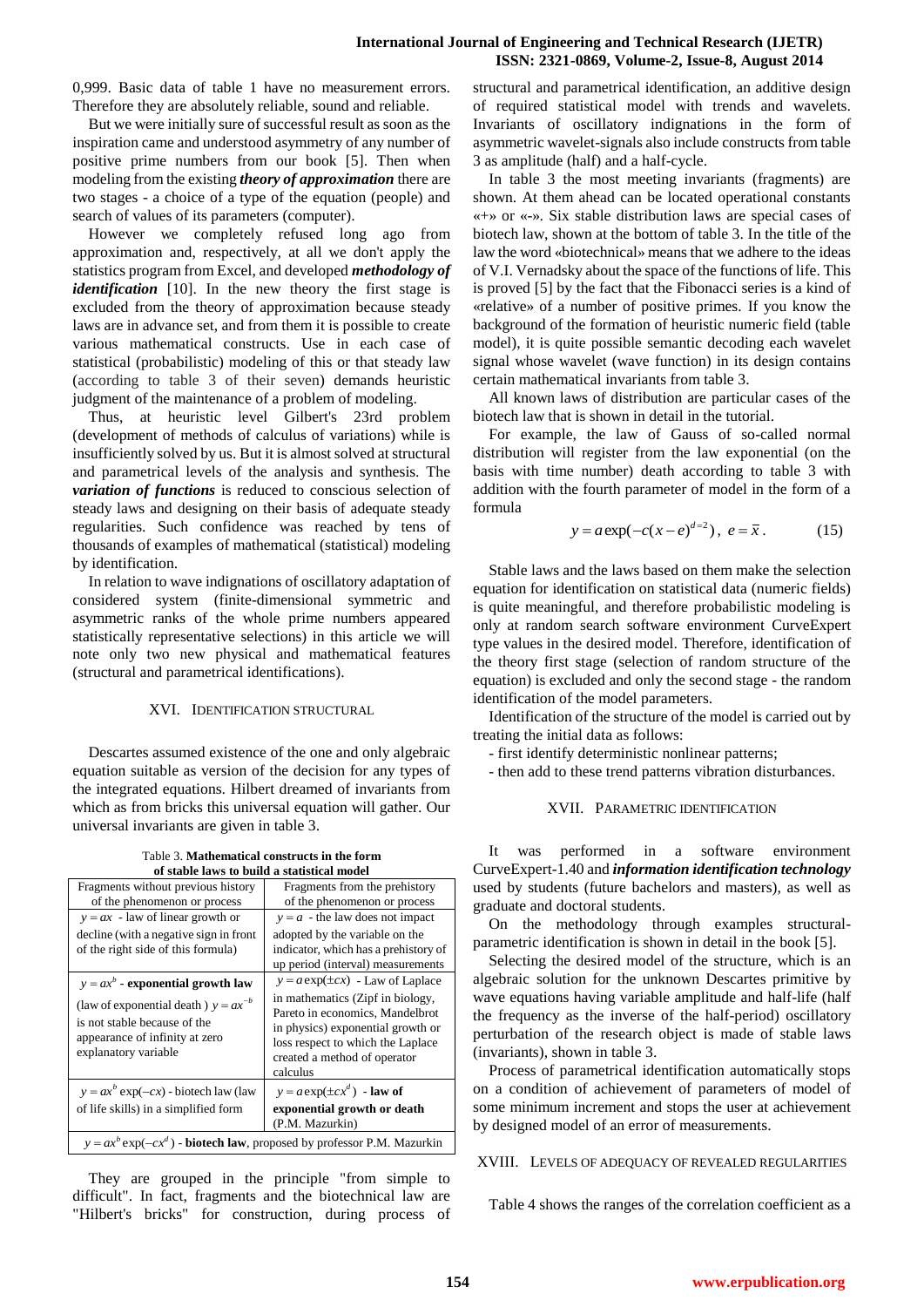measure of the adequacy of the model.

The existing range of quantification closeness of the connection between the factors taken (no communication, weak and strong coupling) is very rude.

Criterion (a quantitative measure) identification becomes a measurement error in the preparation of a number field, i.e. table source data for other phases of identification. For example, prime numbers and their series [5] no have error measurement error: they are absolutely reliable, high-quality and reliable. Other types of basic data have different original error. Thus, numerical mathematical objects - to identify the best law-invariants.

In second place are precision measurements in astronomy, physics, engineering and technology and other fields of science. In third place stand biological objects (we - the trees), and their behavior has clearly manifested an oscillatory character, so linear and linear zed models biologists do not fit. The highest error are socio-economic dimensions because of their high subjectivity.

|  |  |  | Table 4. Levels of crowding factor relations |
|--|--|--|----------------------------------------------|
|--|--|--|----------------------------------------------|

|                                  |                                                              |                                        | racio $\ldots$ Levels of evoluting racion relations |                                                                        |  |
|----------------------------------|--------------------------------------------------------------|----------------------------------------|-----------------------------------------------------|------------------------------------------------------------------------|--|
| Interval of                      | Character closeness of the connection<br>between the factors |                                        |                                                     |                                                                        |  |
| coefficient<br>of<br>correlation | existing<br>classify-<br>cation                              | scale for<br>technical<br>measurements | scale for<br>precision<br>measurements              | scale for genetic<br>engineering and<br>ranks of the<br>integers prime |  |
|                                  | strong<br>connection                                         | unambiguous                            | unambiguous                                         | unambiguous                                                            |  |
| 0.999-1.0000<br>0.991.000        |                                                              | the strongest                          | almost unique                                       | almost unique<br>extremely strong                                      |  |
| 0.950.99                         |                                                              |                                        | super strong                                        | super strong                                                           |  |
| 0.900.95                         |                                                              |                                        | the strongest                                       | the strongest                                                          |  |
| 0.70.9                           |                                                              | strong                                 | strong                                              | strong                                                                 |  |
| 0, 50, 7                         | weak                                                         | average                                | average                                             | average                                                                |  |
| 0.30.5                           | connection                                                   | rather weak                            | rather weak                                         | rather weak                                                            |  |
| 0, 10, 3                         | no<br>connection                                             | weak                                   | weak                                                | weak                                                                   |  |
| 0, 00, 1                         |                                                              | weakest                                | weakest                                             | weakest                                                                |  |
|                                  |                                                              |                                        | no connection no connection                         | no connection                                                          |  |

Therefore, we have proposed for technical experiments, in which the measurement error does not exceed 5%, the other scale (the third column of table 4).

However, it became clear that the scale levels of adequacy is also insufficient.

For many natural (biological) objects and results precision physical measurements had to introduce two interval adequacy level of the fourth column of table 3, that the world was made only in the simulation distributions series primes [5]. And for genetic engineering, according to article<sup>1</sup>, we had to introduce another level of adequacy, which we opened only for whole series of *integers prime*.

#### XIX. THE CONCEPT OF MODELING BY STATISTICAL SAMPLING

Statistical sampling - a multifactor numeric field, formalized as *a table model*. This definition is substantially supplemented compared with the tables of statistical surveys. Not necessarily all of the cells of the table should be filled with numbers. The table model has optional heuristic explanations. As a rule, the authors of measurement resulting in their publications the data tables, give incorrect meaningful interpretation.

This phenomenon formalization due to the fact what table of the results of measurements, even if it is made by the authors correctly, can not be meaningfully interpreted without holding a factor analysis [4] with mathematical modeling links between the pairs of factors to identify binary relations.

Then primary there is a tabular model (an initial numerical field) which is estimated on an error of the carried-out measurements, and secondary is sought complicated algebraic equation (in the sense of Descartes), composed of invariants of table 3 (that is Hilbert's bricks).

This process – *statistical identification*. Primitive in the form of the unknown integrated equation becomes not necessary though, maybe, someone and will manage to receive integrals on our models.

This would be a great creation, as Maxwell's equations for electromagnetism.

#### XX. THE DETERMINED MODEL

Generally not the wave model (a trend, a tendency) contains the sum of two biotechnical laws [4-10] and receives a type of the equation

$$
y_m = y_{m1} + y_{m2},
$$
\n
$$
y_{m1} = a_1 x^{a_2} \exp(-a_3 x^{a_4}), \quad y_{m2} = a_5 x^{a_6} \exp(-a_7 x^{a_8}),
$$
\n(16)

where  $y_m$  - a trend (tendency),  $x$  - an explaining variable,  $a_1 \ldots a_8$  - parameters of model (16).

Each parameter of model (16) has physical sense which was in detail explained in our many publications.

The fundamental law (12) distributions of the whole prime numbers on a formula (16) has an appearance

$$
y_{m1} = a_1 x, \qquad (17)
$$

at values of other parameters:  $a_2 = a_3 = a_4 = 0$  and  $a_5 = a_6 = a_7 = a_8 = 0$ .

#### XXI. ASYMMETRIC WAVELET

We adhere to Descartes's concept about need application of the algebraic equations directly as final mathematical decision, and without application of antiderivatives (the differential and/or integrated equations). We offered a new class of wave functions [4-9].

Conditions wavelets [1] fully satisfies *asymmetric wavelet function* of the form

$$
y = \sum_{i=1}^{m} y_i , \t\t(18)
$$

$$
y_i = a_{1i} x^{a_{2i}} \exp(-a_{3i} x^{a_{4i}}) \times
$$
  
 
$$
\times \cos(\pi x / (a_{5i} + a_{6i} x^{a_{7i}} \exp(-a_{8i} x^{a_{9i}}) - a_{10i}),
$$

where  $y$  - indicator (dependent factor),  $i$  - number of component  $(6.3)$ ,  $m$  - quantity of components,  $x$  explanatory variable (contributing factor),  $a_1 \cdot a_{10}$  - the parameters accepting numerical values during structural and parametrical identification (18).

The formula (18), in fact, is the algebraic equation to which Descartes aspired.

In most cases for identification of required regularities the truncated design (on a formula of frequency of fluctuation) asymmetric wavelet of type is sufficient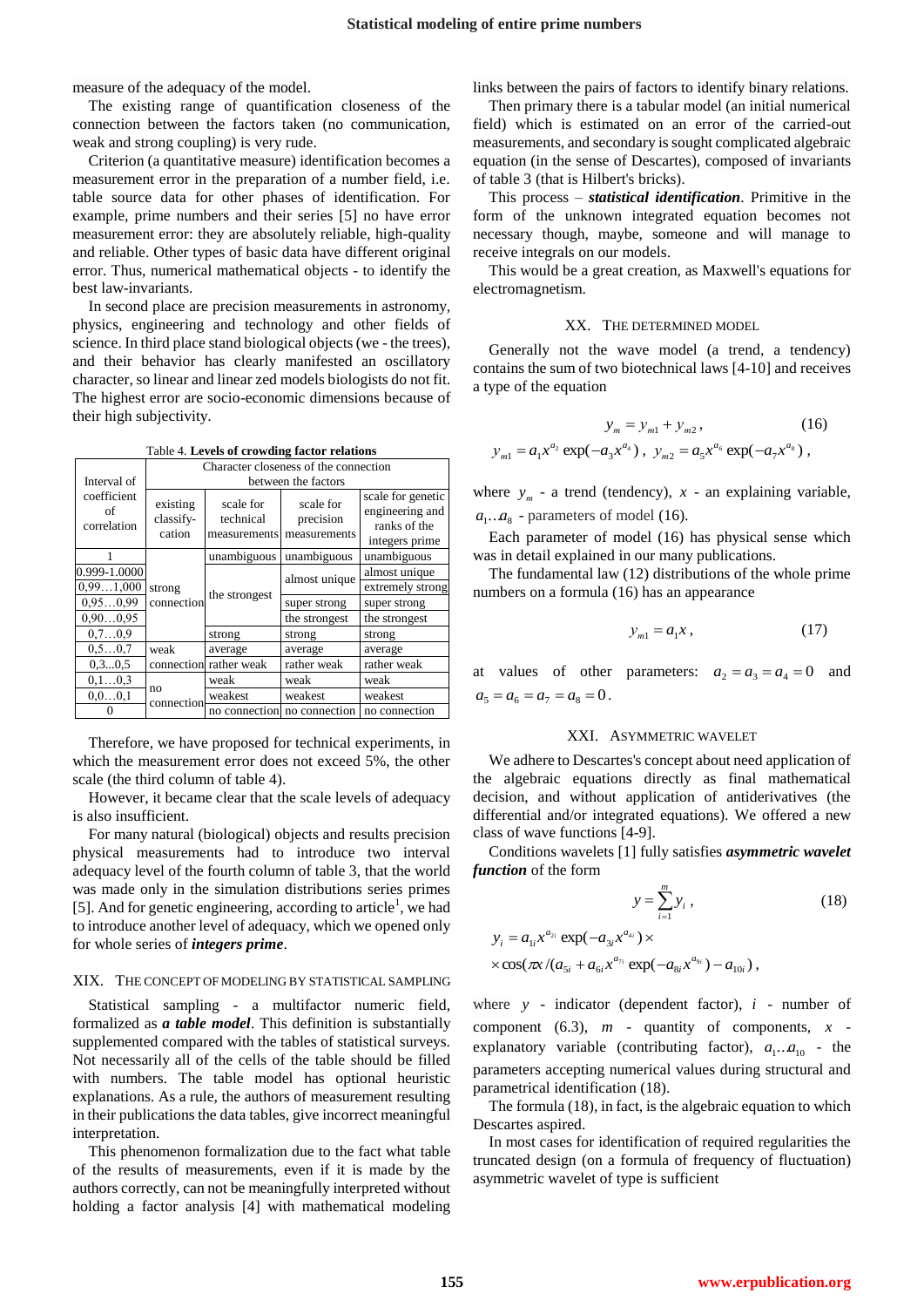## **International Journal of Engineering and Technical Research (IJETR) ISSN: 2321-0869, Volume-2, Issue-8, August 2014**

$$
y = \sum_{i=1}^{m} y_i, \qquad (18a)
$$

$$
y_i = a_{1i} x^{a_{2i}} \exp(-a_{3i} x^{a_{4i}}) \cos(\pi x / (a_{5i} + a_{6i} x^{a_{7i}}) - a_{8i}).
$$

As a rule, wave function (18а) allows to identify behavior biological (removes difficulties [10]), social and economic and other objects.

#### XXII. A NUMBER OF PRIME AS A SERIES OF SIGNALS

Physical and mathematical approach assumes understanding of sense of a series of the whole prime numbers as reflections of any compound process or a set of the natural processes happening in reality.

The signal [13] is a material data carrier. And information is understood by us as an *interaction measure*. The signal can be generated, but its reception isn't obligatory. So, for example, a series of prime numbers is known some thousands of years, but its essence as sets of signals still isn't opened. Any physical process can be a signal, but its properties on a series of prime numbers while are unclear. It turns out that change of a set of unknown signals is known long ago, for example, through a series of prime numbers.

Therefore we will take a *series of prime numbers* for a fractal set of the *analog signals* changing continuously in somebody to time on an order *n* and/or *Z* .

Then each member of equation (18a) can be written as a kind of signal wavelet

$$
y_i = A_{0.5i} \cos(\pi x / p_{0.5i} - a_{8i}),
$$
 (19)  

$$
A_i = a_{1i} x^{a_{2i}} \exp(-a_{3i} x^{a_{4i}}), \quad p_{0.5i} = a_5 + a_6 x^{a_7},
$$

where  $A_{0.5i}$  - amplitude (half) wavelet (axis  $y$ ),  $p_{0.5i}$  half-oscillations (axis *x* ).

On a formula (19) with two fundamental constants *e* and  $\pi$  (irrational numbers) in binary numbers on a series of prime numbers [5] the quantized wavelet signal in a proportion 0,5 (real number) or 1/2 (rational number) is formed from within, and the step of quantization 1/2 approaches under the proof of a hypothesis of Riemann. The concept of a wavelet signal allows to abstract from the unknown on series of prime numbers of physical quantity and physical and technological sense at the studied phenomenon or process.

We are sure, as well as signals of the biology, the revealed regularities of prime numbers as the sums wavelets – will be an important scientific event. As well as in living cell: the signal is the event having regulatory value for functioning of a cage. There is a certain analogy and to signals among PN [5] and WPN which need to be revealed as asymmetric wavelets.

Any type of a series of prime numbers can be spread out to a finite-dimensional set asymmetric wavelets with variables amplitude and frequency of oscillatory indignation [4]. Wave functions can be identified on a fragment of any length of a series of prime numbers. Existence of wavelet signals indicates a nature of a series of prime numbers and its fragments.

Therefore it is possible to put forward a biotechnical hypothesis that the infinite series of simple and entire prime numbers is a kind of template for the abiotic and biogenic processes.

Thus the separate geometrically organized pieces from a series of prime numbers, in particular on borders of distribution of amplitude wavelets, characterize a certain algorithm of behavior of individuals and their populations in time and space.

#### XXIII. SCALE OF COUNTING OF POSITIVE PRIME NUMBERS

In the Gaussian theory of prime numbers at calculation of relative power of prime numbers according to categories of a decimal numeral system decimal and logarithmic scales are applied.

Our recommendation [5] «not to change a scale of counting of prime numbers» in researches on the theory of prime numbers recognizes that, since Gauss and Riemann, apply a natural logarithm and look for an empirical formula of relative power of prime numbers in categories of a decimal numeral system.

Fully quote from the publication of Don Zagier [14].

«It is visible that the relation *x* to  $\pi(x)$  upon transition from this degree of ten to the subsequent all the time increases approximately on 2,3. Mathematicians learns at once among 2,3 logarithm 10 (certainly, on e basis *e*). The assumption results that  $\pi(x) \sim |x/\ln x|$ , and the sign ~ means that the relation of the expressions connected by it with growth *x* aspires to 1. This asymptotic equality for the first time published in 1859, is called now as the *law of distribution of prime numbers.* Gauss, greatest of mathematicians, opened this law at fifteen-year age, studying the tables of the prime numbers containing in presented to it in a year before to the table of logarithms».

## XXIV. VERIFICATION OF THE LAW OF GAUSS

We weren't too lazy to check the statement «the relation *x*  to  $\pi(x)$  upon transition from this degree of ten to the subsequent all the time increases approximately on 2,3» [14] and results of calculations provided in table 5.

Digit  $i_{10}$ Several  $PN_1$  Gauss [14] Complete series  $PN_2$  [5]  $x/\pi(x)$ multiplicity  $x/\pi(x)$ multiplicity 1 2.5 - 1.6667 2 4.0 1.60 3.7037 2.22 3 6.0 1.50 5.8824 1.59 4 8.1 1.35 8.1235 1.38 5 10.4 1.28 10.4232 1.28 6 12.7 1.22 12.7389 1.22 7 15.0 1.18 15.0471 1.18 8 17.4 1.16 17.3567 1.15 9 19.7 1.13 19.6666 1.13 10 22.0 1.12 21.9755 1.12

Table 5. **Frequency rate of cardinal number relative power of the positive prime numbers in a decimal numeral system**

Here number 2,30 even among Gauss isn't present (if is, the error of approach to 2,30 even at four (actually their six) prime numbers is equal in ten  $100(2.5 - 2.3) / 2.3 = 8,70\%$ , that is a lot of). But, really, there is an aspiration of frequency rate to 1.

The complete series of prime numbers thus offered by us gives at the beginning of an interval of categories closer to lg10 frequency rate 2,22 (the mistake makes 3,47% that is also significant in the statistical analysis). Equipotent both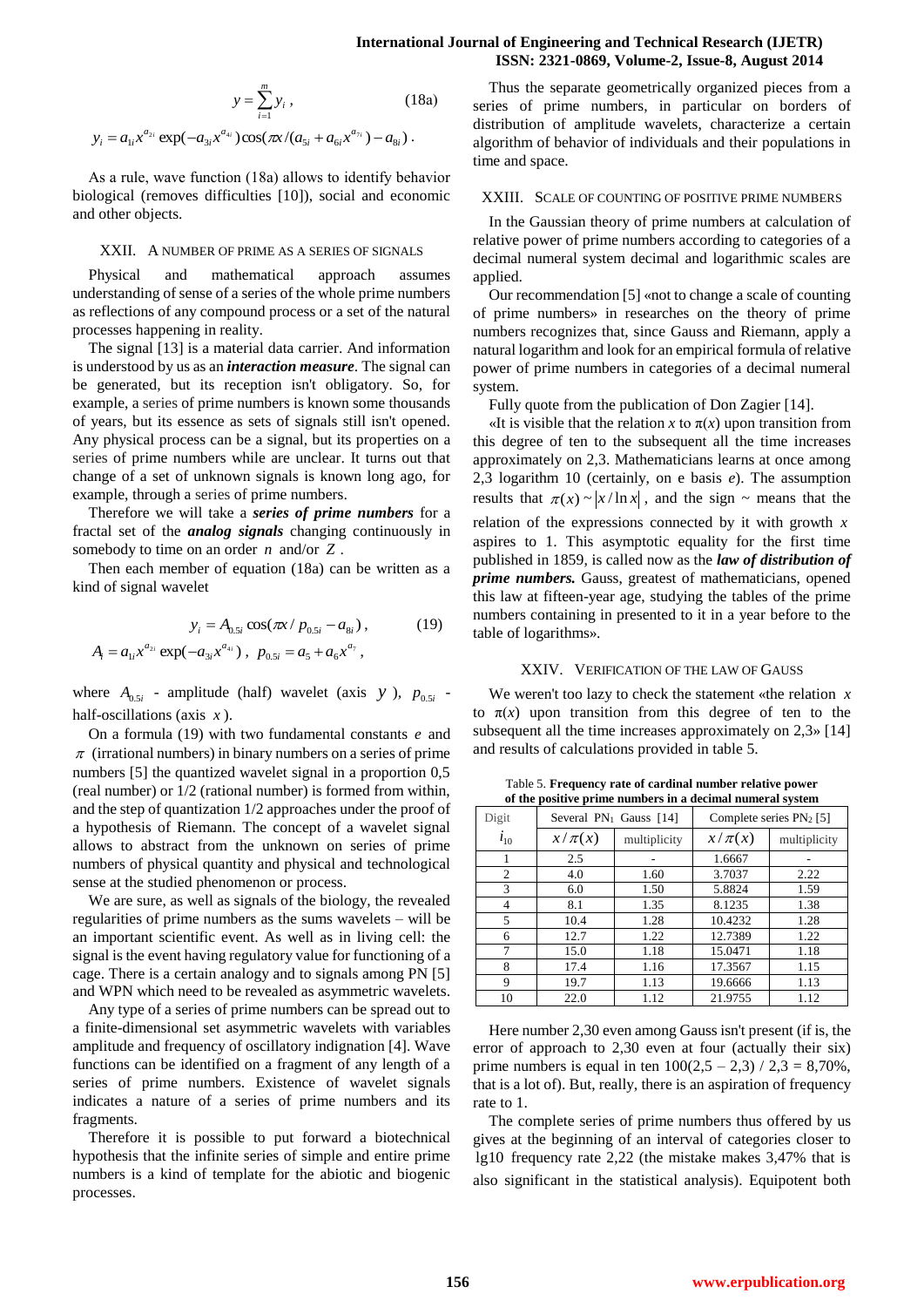sets of  $PN_1$  and  $PN_2$  can be accepted, only starting with categories  $i_{10} \geq 9$  in a decimal numeral system.

Gauss's statement only about convergence of frequency rate of two adjacent categories  $i_{10}$  with growth x to 1 is true. For the proof of it we identify the death law according to table 5.

For a complete series of positive prime numbers the formula was received

$$
card(x_i/\pi(x_i)/(x_{i-1}/\pi(x_{i-1})) =
$$
  
1,09980 + 1788,3968exp(-6,20754*i*<sub>10</sub><sup>0,24956</sup>). (20)

The equation (20) shows that cardinal numbers as the relations of the subsequent value of relative power of prime numbers to the previous value, won't come nearer to unit, and can reach on a formula (20) only value 1,09980. From article [14] we read further: «Having carried out more careful and full calculations, Legendre in 1808 found out that especially good approach turns out if to subtract from ln *x* not 1, but 1,08366, i.e.  $\pi(x) \sim |x/(\ln x - 1,08366)| \times$ .

In our formula (20), the constant 1.09980 little different from the number of Legendre 1,08366.

#### XXV. APPROXIMATION ERROR

So, a number of positive prime numbers on relative power was studied with the translation of prime numbers from a decimal numeral system in a numeral system with the basis  $e = 2,718281828...$  natural logarithms. It is known that this system possesses the greatest density of a data recording and treats nonintegral position numeral systems.

But non-integral numbers don't belong to natural numbers and the more so don't belong to traditional for Gauss's times to a number of prime numbers {2,3,5,7,11.13.17,...}.

Thus, transformation appeared  $ln 10 = 2,302585...$  the strong posterization leading to false identification of physical and mathematical regularities at different types of ranks of prime numbers, including here and so-called special ranks [5].

From Gauss's «easy» hand in mathematics the idealized *theory of approximation* which allowed to linearized easily a scale of abscissa scale through logarithms  $\ln x$  roughly developed. Thereby there is a radical restructuring of the statistical data presented in the beginning in a decimal numeral system, in a logarithmic scale. As a result *the regularities closed on a design* different from open mathematical constructs from table 3 are formed. Closed on substantial sense (in logarithms) not only it is difficult to understand empirical formulas, but they lose also presentation graphic (and the more so, physical) representations. Therefore mathematicians fondly counts up to these that series of prime numbers have no geometrical ideas.

As a result of Gauss, because of trembling love to the table of logarithms at 15-year age, he led the theory of numbers and then all mathematicians of the theory of statistics to the world of natural logarithms.

It is necessary the theory of approximation linear (special cases) and linearized through a natural logarithm (withdrawal to the world of logarithmic changed coordinates) the equations to cover with the theory of identification by nonlinear laws from table 3. Thus the well-known law of Gauss on normal distribution becomes only an idealized special case from the overall design (18).

## XXVI. CONCLUSION

The well-known physicist Stephen Hoking supports idea of leaving from a mathematical formalism. The exit after all is, and it besides follows from work of Bristol group. Their analysis shows that the quantity of the mathematical formulas placed in appendices to biological articles, doesn't influence in any way their quoting. Hence their recipe - less formulas in the main body of the article, but more explain text, allowing the reader to understand the basic ideas of the theory and its applications [3].

And we arrived, having provided in article a large number of illustrations and detailed explanations.

At information and technological level Gilbert's 23rd problem (development of methods of calculus of variations) was solved by us long ago. Us, students and graduate students were modeled to hundred thousand examples from different areas of science and equipment.

Therefore *the variation of functions* is reduced to conscious selection of steady laws and designing on their basis of adequate steady regularities. But the technology of identification still completely wasn't published. The matter is that each example of tabular model has the specifics. So and software environment is not adapted to the process of identifying the generalized formula (18).

To attract the attention of the scientific community, had to tighten the selection of examples for statistical modeling. It turned out that the technological and socio-economic statistical data have a very large error, and biological tabular data is not enough. It is difficult to persuade biologists to wave oscillatory perturbations of natural objects. So we gradually came to the 8-th Hilbert problem and decided famous Riemann hypothesis about the root of 1/2 [5, 8].

Published nearly two years ago, the book [5] yet didn't receive a sufficient response, maybe, because it is written in Russian.

Therefore we decided to change radically and a number of prime numbers, having made it symmetric or asymmetric concerning a scale of integers  $-\infty < Z < +\infty$ . Critical points of an asymmetric traditional Gaussian series of the prime numbers located on an axis of natural numbers, were in the center of symmetry of a series of the whole prime numbers.

Thus the fundamental law of distribution of WPN was so simple on proportionality coefficient that much increased adequacy of statistical regularities. To compare to formulas of power of quantity of the prime numbers which are in decimal categories, became even inconvenient: known formulas of distribution of prime numbers in categories of a decimal numeral system are so rough on an error.

Perhaps now mathematics, physicists, biologists and others will pay attention to this article?

The answer to the question of why mathematics is not engaged directly by the distribution of prime numbers, and carried away the centuries of the largest prime number identification and study of relative abundance (power set) of prime numbers among the natural numbers, convincingly explained Don Zagier [14].

Rejection by mathematicians 0 and 1 ahead of a traditional series  $a(n) = \{2,3,5,7,...\}$  of prime numbers made a powerful